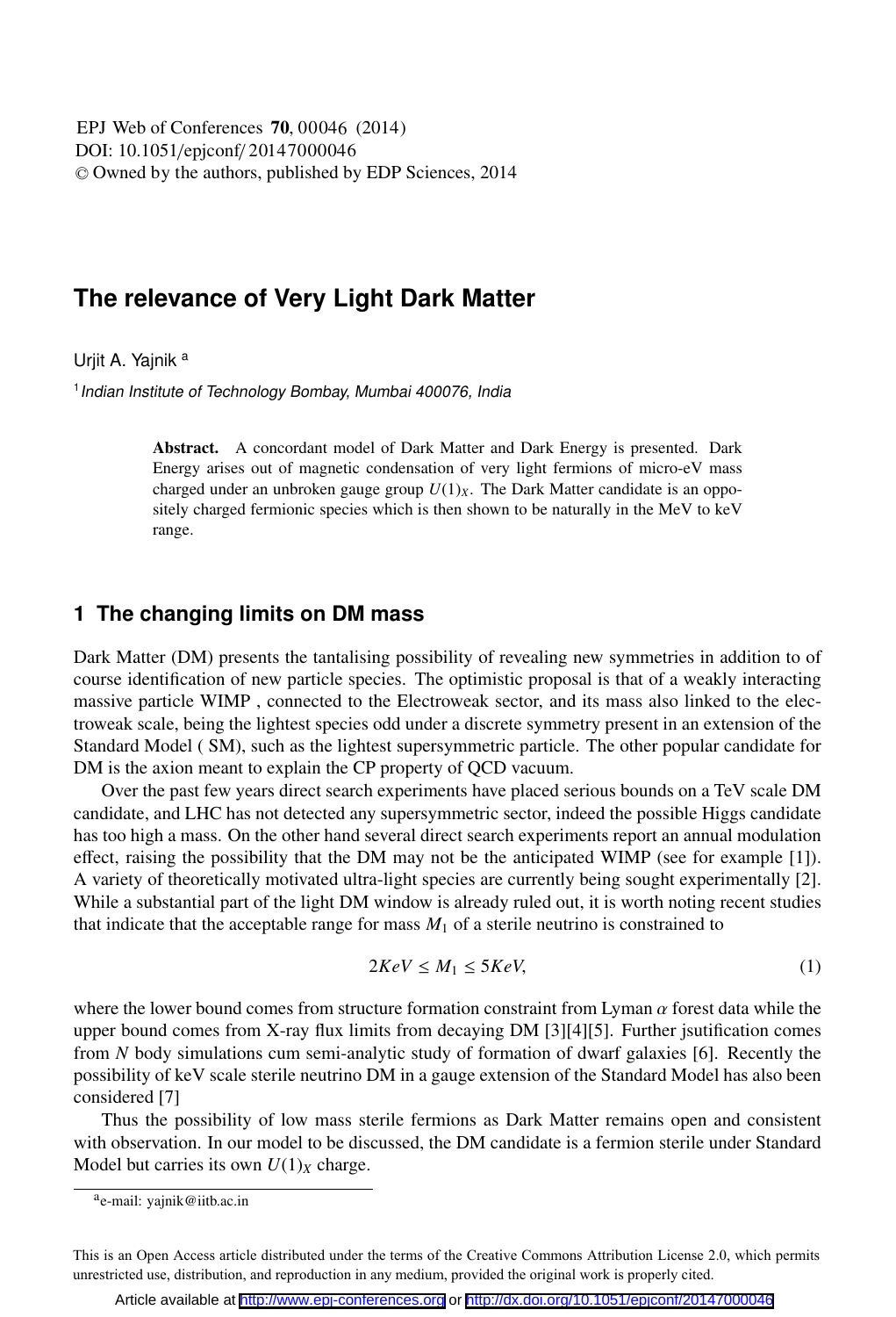### **2 Towards a concordant explanation**

A more puzzling discovery from the point of view of fundamental physics has been the Dark Energy component [8][9] of the cosmological energy density from direct observations, in accord with the WMAP precision data [10]. The extremely small value of the mass scale associated with this energy density makes it unnatural as Cosmological Constant[11], and therefore demands an unusual mechanism for relating it to the known physics of elementary particles. On the other hand a new window to the very low mass physics has been opened up by the discovery of the low mass scale of neutrinos [12], [13]. We may therefore exploit the presence of an ultra-light sector to explain the Dark Energy phenomenon autonomously at a low scale, without direct reference to its high scale connection with known physics.

In the following we report on a proposal wherein a gas of very light fermions enters a magnetised state based on a specific condensation mechanism. A domain structure occurs, separated by domain walls. It has been shown that such a medium satisfies an effective equation of state  $p = (-2/3)\rho$ . While negative pressure is obtained as expected for Dark energy, a further caveat is needed. The average domain size, determined by microscopic physics is so small that the wall gas, or the wall foam appears to be a homogeneous space filling medium on the scale of current Hubble radius. Thus the effective equation of state would indeed be  $p = -\rho$ .

These fermions need to be charged under a hitherto unobserved gauge group  $U(1)_X$ , and are shown to be ultra-light ( nano to pico eV). The medium is then kept neutral under this new  $U(1)_X$  due to presence of a heavier non-condensing species of opposite charge and equal abundance and turns out to have have a keV to MeV scale species as a partner to maintain a neutral medium. Thus the Dark Matter species emerges as a natural partner of an ultra-light scale particle whose condensation simulates the Dark Energy behaviour. Both the species carry equal and opposite charge of a hitherto unobserved  $U(1)_X$ . The connection of both these species to the SM can then be through kinetic mixing of the standard photon with the hidden photon. In the next few sections we discuss the Dark Energy proposal and in sec. 4 we discuss the emergence of naturally light Dark Matter.

### **3 Magnino condensation**

The proposed model of condensation relies on magnetic condensation in a fermion gas. This unusual possibility is distiinct fromm the Heisenberg model of ferromagnetic exchange ineraction between electrons localised on thier respective lattice sites. Originally proposed by E C Stoner [14], the formulation assumes delocalised or *itinerant* fermions. Since long range abelian force is envisaged, but no such species are known to couple to Maxwell electromagnetism, we proceed by assuming the existence of a new fermionic species responding to a so far undetected abelian force  $U(1)_X$ . The mechanism relies on a mild repulsive force between the fermions. This repulsive energy is minimised provided the fermions are farther apart. The collective state which can ensures a larger characteristic separation is the one in which the spins are mutually parallel, thus relying on Fermi statistics. A balance between the mutual repulsive force and the requirements of fermi statitics can then result in the Stoner ferromagnetic state. The quantitative requirement is expressed by the Stoner criterion, eq. (2) below.

In a minimal model [15] it was proposed that the repulsive force is itself the dipolar magnetic repulsion between the magnetic moments. We dub this new species *magnino*. The name is justified by the fact that that predominant manifested property is magnetism. As to the magnetic moment, there are two possibilities. One is that the magnetic moment is induced, as was pursued in [15], and the fermion itself is not charged under the  $U(1)_X$ . The other possibility is that the magnetic moment is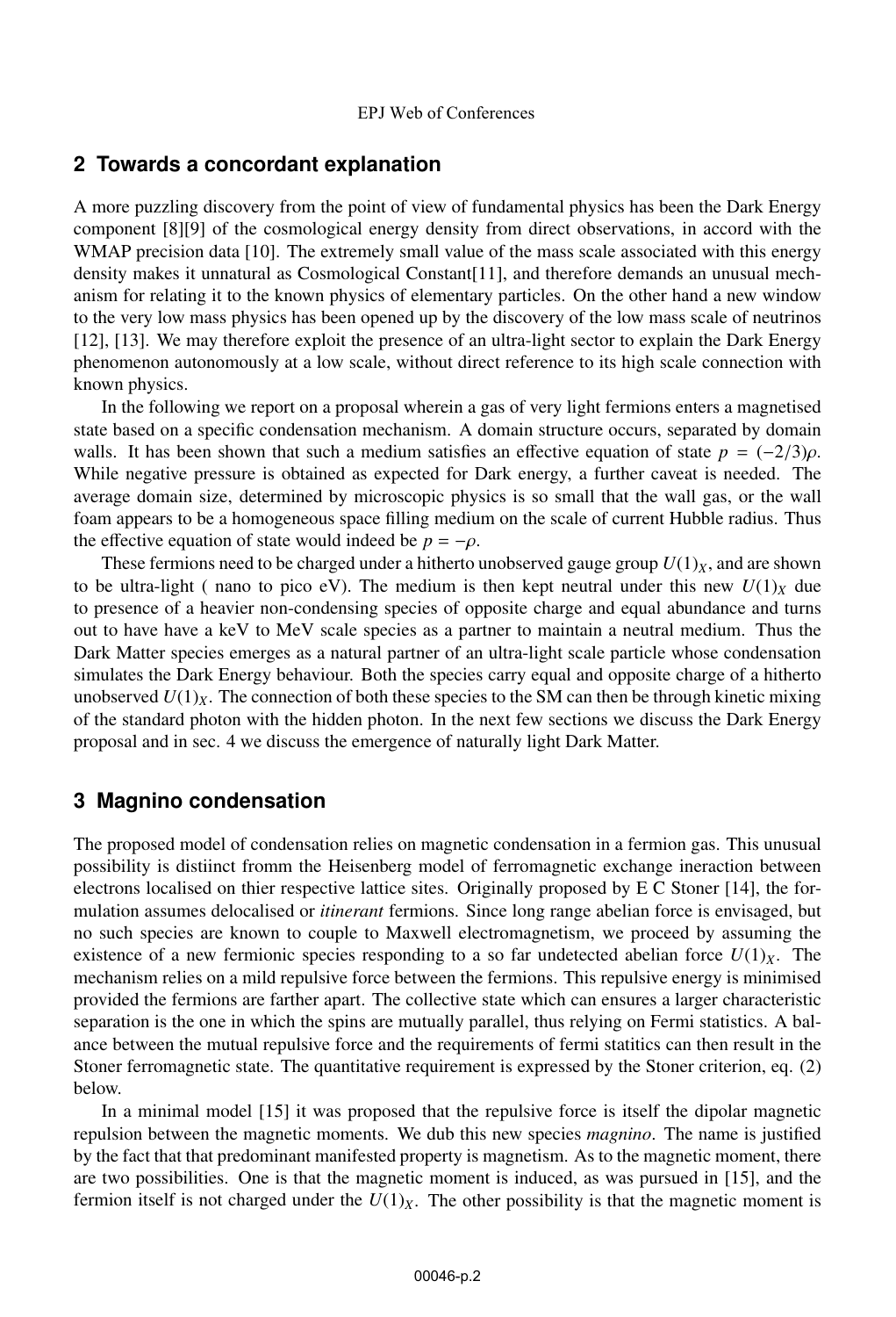#### ICFP 2012

intrinsic. In the latter case, the magnino carries a charge, and there must be another species, equally abundant and oppositely charged for neutrality of the Universe. The second species can be a spectator without distrubing the condensation mechanism provided it is heavier. In this cse it is very tepting to think that it is a component of Dark Matter [16]. This is the model we pursue here.

The fermion gas in the cosmological setting has to be extremely rarefied. For example the microwave photon entropy is equivalent to 400 photons per cc, and the Big Bang Nucleosynthesis contraint leaves very little scope for additional light species. Subsequent to WMAP 7 year data [10], a window is reported to have opened up for accommodating the equivalent of one new relativistic degree of freedom [17].

In the past decade Stoner ansatz has received extensive theoretical attention in the context of surface phenomena and been verified in the 2-dimensional setting. In the 3-dimensional case, the dipolar model of [15] led to the calculations of [18] [19][20], which confirm the former at least in the non-relativistic setting. An experimental confirmation of the three dimensional Stoner mechanism has been reported in [21] for neutral ultra-cold gas of spinless atoms, where a Feshbach resonance is used for tuning the repulsion. These developments justify further pursuit of our original proposal, as done in a two component concordant model of [16].

An additional possibility in the mechanism is an explanation of the seeds required to produce the inter-galactic magnetic fields, provided the new  $U(1)_X$  mixes with electromagnetism, as I discuss at the end. In the following I use the units  $\hbar = c = 1$  and all dimensionful quantities are expressed in the units of eV.

#### **3.1 The condensation mechanism**

According to the Stoner ansatz [14] spontaneous ferromagnetism is a consequence of a shift in single particle energies, proportional to the difference between the spin up  $(N_1)$  and the spin down  $(N_1)$ populations. A parameter *I* is introduced to incorporate this, the single-particle energy spectrum being

$$
E_{\uparrow,\downarrow}(\mathbf{k}) = E(\mathbf{k}) - I \frac{N_{\uparrow,\downarrow}}{N}
$$
 (2)

Using this it is shown [22][23] that the ferromagnetic susceptibility is

$$
\chi = \frac{\chi_P}{1 - I \frac{\beta}{E_F}} \tag{3}
$$

where  $\beta$  is a factor of order unity depending upon the geometry of the Fermi surface; for the spherical case having value  $\frac{3}{4}$ . The criterion for spontaneous magnetization is  $\chi < 0$ . A sufficient condition for the gas to be spontaneously magnetised at zero temperature is the Stoner criterion,

$$
I > \frac{E_r}{\beta} \tag{4}
$$

The origin of such a large energy shift is supposed to be a repulsive interaction among the fermions, which makes it favourable for them to enter the state of aligned spins, which in turn due to Pauli exclusion principle ensures large enough a separation among them so as to reduce the repulsive energy. An estimate of the size of this "exchange hole" [24][23] is given by the density deficit of same spin fermions in the vicinity of a given fermion,  $\Delta n_M$  =  $-0.86n_M$ . Let the two-particle long range interaction energy be  $\gamma^2$  which is repulsive. This energy reduction should be proportional to  $\Delta n_M$ . For the Stoner parameter *I* we may therefore stipulate the relation

$$
I = \gamma^2 \frac{|\Delta n_M|}{n_M} \tag{5}
$$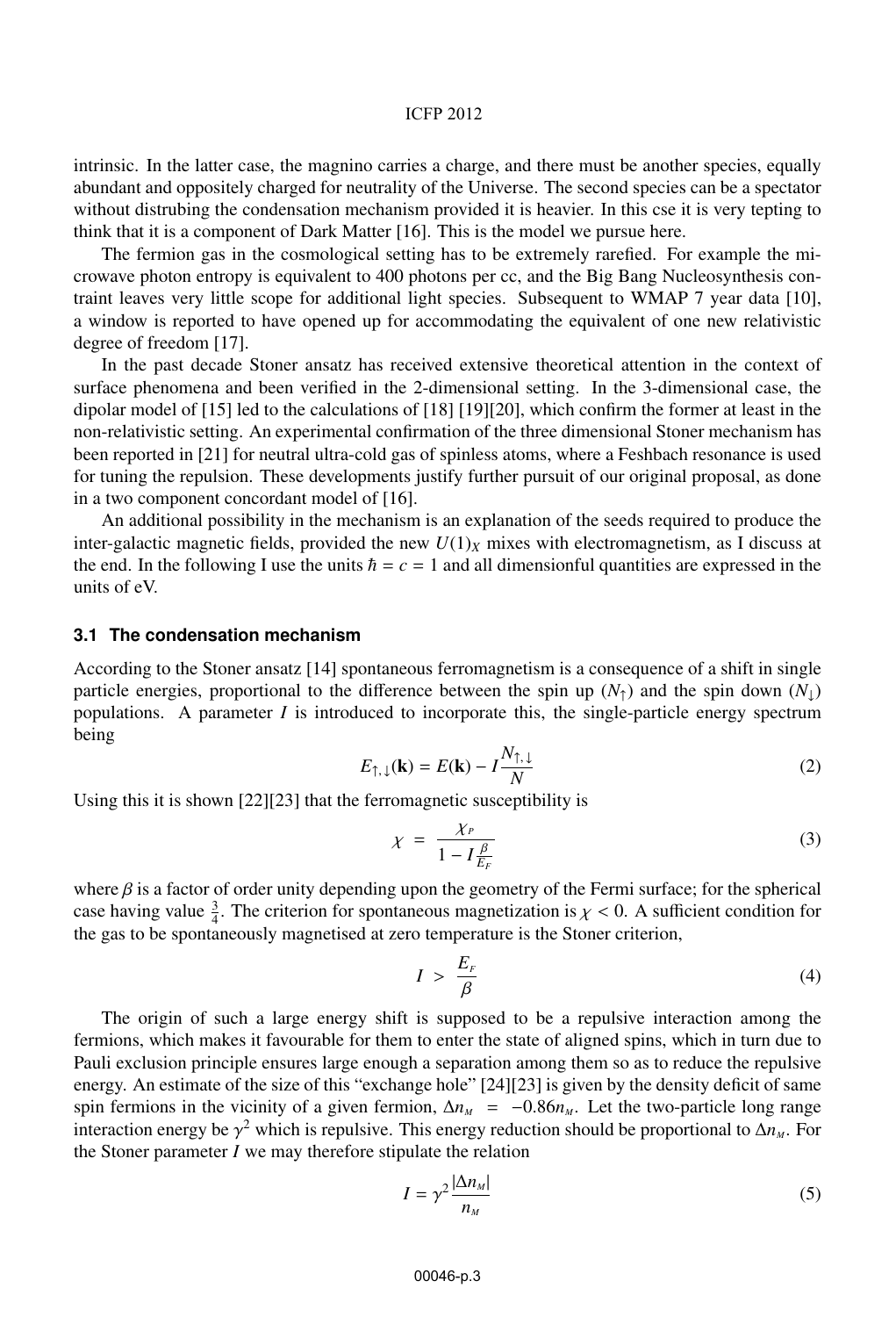#### EPJ Web of Conferences



Figure 1. Stoner ansatz. Energy split between energies of up spin and down spin fermions is comparable to the Fermi energy

I now make the assumption that for the fermions under consideration, this coupling arises from magnetic dipole-dipole interaction, which is dominated by a repulsive contribution in an appropriate ferromagneic state. The resulting increase in single particle energy can be estimated on dimensional grounds as

$$
\gamma^2 = \kappa_{JM} \mu_M^2 |\Delta n_M| \tag{6}
$$

where  $\mu_M$  is the magnetic moment of the magnino.

The possibility of purely dipolar repulsive force resulting in Stoner state was explored using Hartree-Fock method in [19] where the favorable ferromagnetic state, dubbed "JM ansatz" there was found to be spheroidal. This ensures dominance of repulsion over attraction, and the related parameter <sup>κ</sup>*JM* is a factor of order unity. Note that the interaction energy between non-relativistic dipoles goes as inverse third power of interparticle separation and hence consistent with scaling as  $|\Delta n_{M}|$ .

The magnetic moment introduced above is given by

$$
\mu_M \equiv g_M \frac{e_X \hbar}{2m_M} \tag{7}
$$

where  $e_x$  is the unit of charge of the new electromagnetism, and  $m_M$  is the mass of the magnino. At tree level,  $g_M$  has the Dirac value 2. Thus the Stoner criterion (4) becomes

$$
\alpha_x n_M \left(\frac{g_M}{m_M}\right)^2 > \frac{4}{3} \left\{ \left( (3\pi^2 n_M)^{2/3} + m_M^2 \right)^{1/2} - m_M \right\} \tag{8}
$$

where  $\alpha_x = e_x^2$  is the fine structure constant, and we have assumed  $|\Delta n_M| \approx n_M$ , and  $\kappa = 1$  for simplicity.

#### **3.2 Contributions to cosmic energy density**

We proceed by assuming that in the condensed state, the spin degrees of freedom may be modelled by a Landau-Ginzberg lagrangian for the magnetisation M, a vector order parameter, with a symmetry breaking self-interaction  $\lambda (\mathbf{M} \cdot \mathbf{M} - \sigma^2)^2$ . Here  $\sigma$  determines the magnitude of the magnetization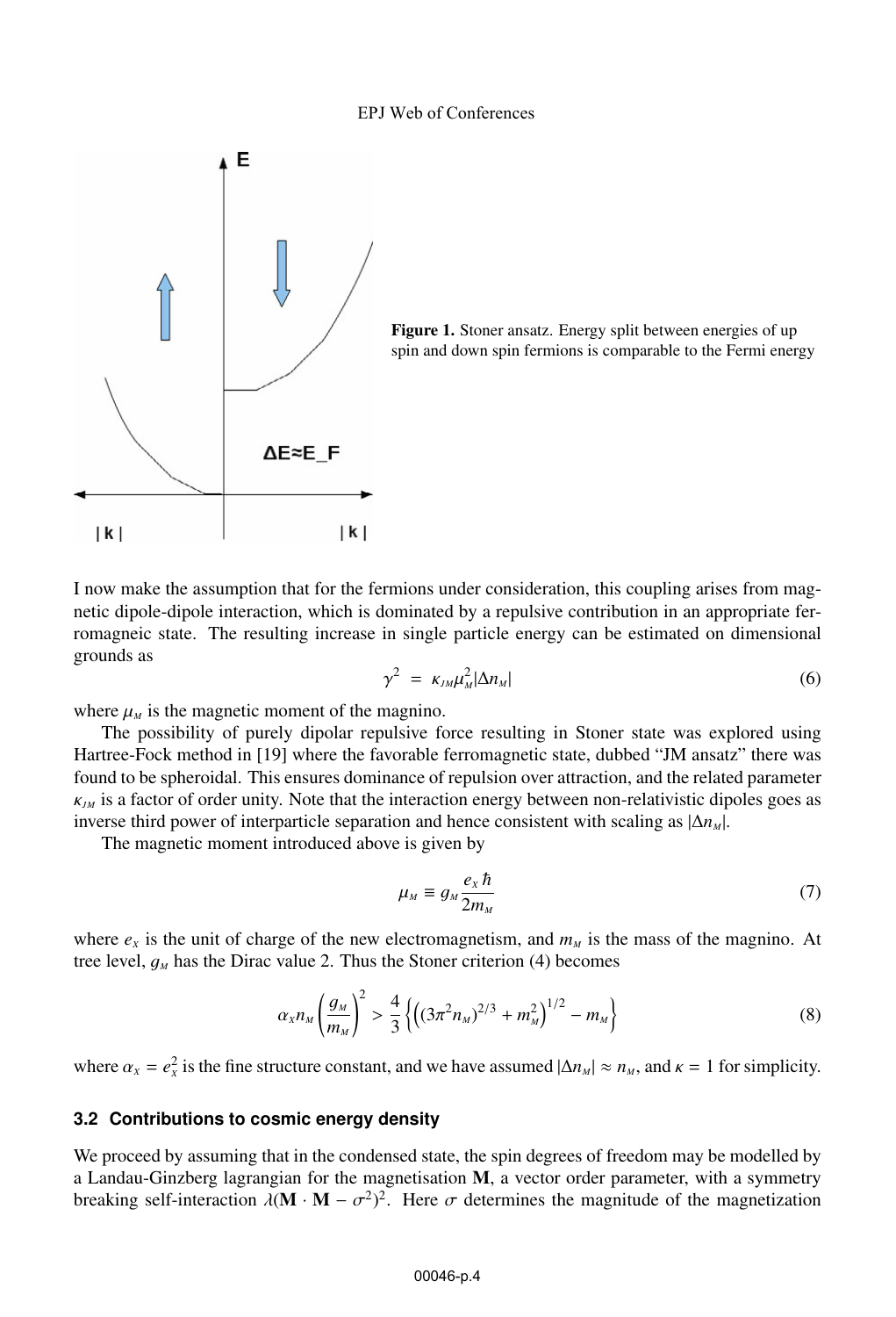#### ICFP 2012

per unit volume, estimated to be  $\mu_M |\Delta n_M|$  [23] upto a factor of order unity. From standard solitonic calculation [25] the domain walls have a width  $w \sim (\sqrt{\lambda} \sigma)^{-1}$  and energy per unit area  $n^3 \sim \sqrt{\lambda} \sigma^3$ . The per unit volume, estimated to be  $\mu_M|\Delta n_M|$  [25] upto a ractor or order unity. From standard solitonic calculation [25] the domain walls have a width  $w \sim (\sqrt{\lambda}\sigma)^{-1}$  and energy per unit area  $\eta^3 \sim \sqrt{\lambda}\sigma^3$ . The question question to be addressed is whether these walls are stable on the cosmological time scale. The domain walls at hand form an interccconnected network and are expected to be classically stable due to an energy barrier involved. However they are quantum mechanically metastable because the vacuum manifold which is a 2 dimenional sphere allows for the wall to develop holes through tunneling [26]. The rate for such processes is however suppresed by a factor exp{−*B*/λ} where *<sup>B</sup>* is a factor of order unity. Thus the walls can be stable over the several billion years over which Dark Energy seems to have dominated the Universe, with values of the self-interaction parameter  $\lambda \sim O(10^{-2})$ . The mechanism thus predicts slow depletion of the DE density associated with domain wall decay.

According to the JM ansatz for the ferromagnetic state introduced in [19] the fermi surface of the condensate is spheroidal [20]. The condensed system would therefore form spheroidal domains of finite size, Being governed by the microscopic lagrangian, the size of the domains would be negligibly small compared to the Hubble radius of the late time Universe. The domain walls therefore fill the Universe in a foam like structure. The walls carry the disordered state at higher energy and therefore contribute to the total energy density as a homogeneous space filling medium. To make an estimate of the energy density contribution of the wall gas, we assume the average separation between the walls to be a length scale *l*, and assume the energy per unit area of walls to be smeared over the volume  $l<sup>3</sup>$ . Thus

$$
\rho_{\text{wc}} \approx \lambda \sigma^4 \left(\frac{w}{l}\right) \tag{9}
$$

so that using the estimates we made in the previous para, we need

$$
\rho_{\scriptscriptstyle WG} \approx \left(\frac{g_{\scriptscriptstyle M}^2 \alpha_{\scriptscriptstyle X}}{m_{\scriptscriptstyle M}^2}\right) n_{\scriptscriptstyle M}^2 \left(\frac{w}{l}\right) \approx \rho_{DE} \tag{10}
$$

If we assume the emergence of wall gas to have been not much earlier than when the equality  $\rho_{WG} \approx$  $\rho_m$  was reached, then using  $g_M^2 \sim O(1)$ ,  $\alpha_X \sim 10^{-2}$ , and  $(w/l) \lesssim 10$ , we get a bound  $m_M/\Upsilon \lesssim 10^{-8}$ eV.

## **4 The partner "dark" component**

Since the magnino is charged under the new  $U(1)_X$ , there must be a partner species of opposite value of the charge and the same abundance to ensure neutrality of the cosmological medium. The results derived so far remain unaffected if this partner is a heavier species, not participating in the magnetic condensation. In other words, the assumption is that the new unobserved sector is also asymmetric under charge conjugation like the observed sector. Let us designate this oppositely charged partner *Y*.

The third new component, the photons of the new electromagnetic force should also be present, with an entropy density in a ratio  $\Upsilon_{\gamma}$  to the entropy density of the standard photons. From the observational bounds on the new effective relativistic degrees of freedom, it is necessary that  $2\Upsilon + \Upsilon_y < 1$ . If we assume *Y* to be a massive non-relativistic species at present epoch, we can now obtain a bound on its mass. In order for this species to be a component of the Dark Matter, we need

$$
\Omega_{DM} = \Upsilon m_Y n_Y < 0.27 \times 10^{-10} (eV)^4 \tag{11}
$$

From which we get,  $m_Y < (10/\Upsilon)$  eV. For  $\Upsilon \sim O(1)$ , this mass range is too light to act as Dark Matter to assist structure formation. Recent studies indicate that the lower bound on the Dark Matter candidate from Lyman-alpha data tends to be rather model dependent [27] [28]. Nevertheless it is reasonable to assume that the lower bound will be in the range of 2keV in order for the small scale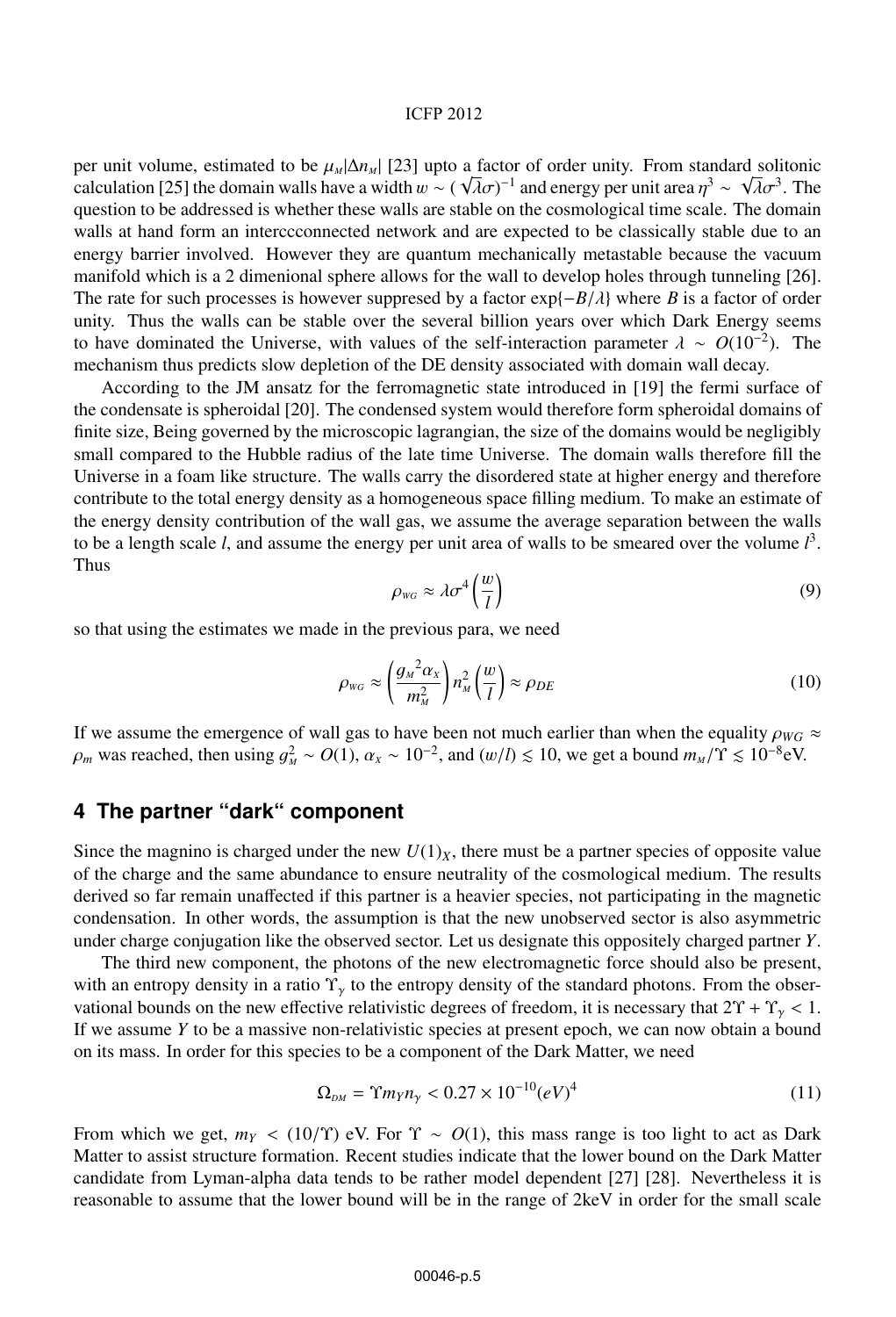#### EPJ Web of Conferences

structure to not be erased. If  $\Upsilon$  is in the range of  $10^{-3}$ , then  $m<sub>Y</sub>$  can be sufficiently large to be acceptable Cold Dark Matter. The issues related to Dark Matter from hidden world have been discussed in [29].

Another interesting outcome of the magnetic nature of this condensation mechanism is that it may explain the existing inter-galactic magnetic fields. For this it is necessary that the two electromagnetisms mix through kinetic terms. Then over a large number of domains encompassing the scale of galactic clusters, the fluctuations from the average value zero of the net magnetic field may be large enough, that after mixing with standard electromagnetism it gives rise to the seeds required for generating the intergalactic magnetic fields [30][31]. These effects are the subject of ongoing work.

## **5 Conclusion**

Several recent analyses permit keV scale Dark Matter consistent with current data. In the model presented here, a sterile fermionic species charged under hitherto unobserved new  $U(1)_X$  acts as the keV scale Dark Matter. It is partner to another micro-eV mass fermionic species which undergoes condensation into a ferromagnetic phase. The model also holds the potential for explaining the origin of primordial intergalactic magnetic fields.

### **Acknowledgements**

This work was partially supported by a Department of Science and Technology grant.

## **References**

- [1] G.B. Gelmini (2012), 1209.0433
- [2] J. Jaeckel, A. Ringwald, Ann. Rev. Nucl. Part. Sci. 60, 405 (2010), 1002.0329
- [3] M. Viel, J. Lesgourgues, M.G. Haehnelt, S. Matarrese, A. Riotto, Phys.Rev.Lett. 97, 071301 (2006), astro-ph/0605706
- [4] A. Boyarsky, J. Lesgourgues, O. Ruchayskiy, M. Viel, Phys.Rev.Lett. 102, 201304 (2009), 0812.3256
- [5] K. Abazajian, G.M. Fuller, W.H. Tucker, Astrophys.J. 562, 593 (2001), astro-ph/0106002
- [6] A.V. Macciò, F. Fontanot, MNRAS 404, L16 (2010), 0910.2460
- [7] F. Bezrukov, H. Hettmansperger, M. Lindner, Phys.Rev. D81, 085032 (2010), 0912.4415
- [8] A.G. Riess et al. (Supernova Search Team), Astron. J. 116, 1009 (1998), astro-ph/9805201
- [9] S. Perlmutter et al. (Supernova Cosmology Project), Astrophys. J. 517, 565 (1999), astro-ph/9812133
- [10] E. Komatsu et al. (2010), 1001.4538
- [11] S. Weinberg, Rev.Mod.Phys. **61**, 1 (1989)
- [12] J.N. Bahcall, M. Gonzalez-Garcia, C. Pena-Garay, JHEP 0408, 016 (2004), hep-ph/0406294
- [13] M. Maltoni, T. Schwetz, M. Tortola, J. Valle, New J.Phys. 6, 122 (2004), hep-ph/0405172
- [14] E.C. Stoner, Proc. Roy. Soc. A165, 372 (1938)
- [15] U.A. Yajnik, AIP Conf. Proc. 805, 459 (2006), astro-ph/0501348
- [16] U.A. Yajnik (2011), astro-ph/1102.2562
- [17] J. Dunkley et al. (2010), 1009.0866
- [18] S.D. Mahanti, S.S. Jha, Journal of Physics A: Mathematical and General 39, 1239 (2006)
- [19] S.D. Mahanti, S.S. Jha, Phys. Rev. E 76, 062101 (2007)